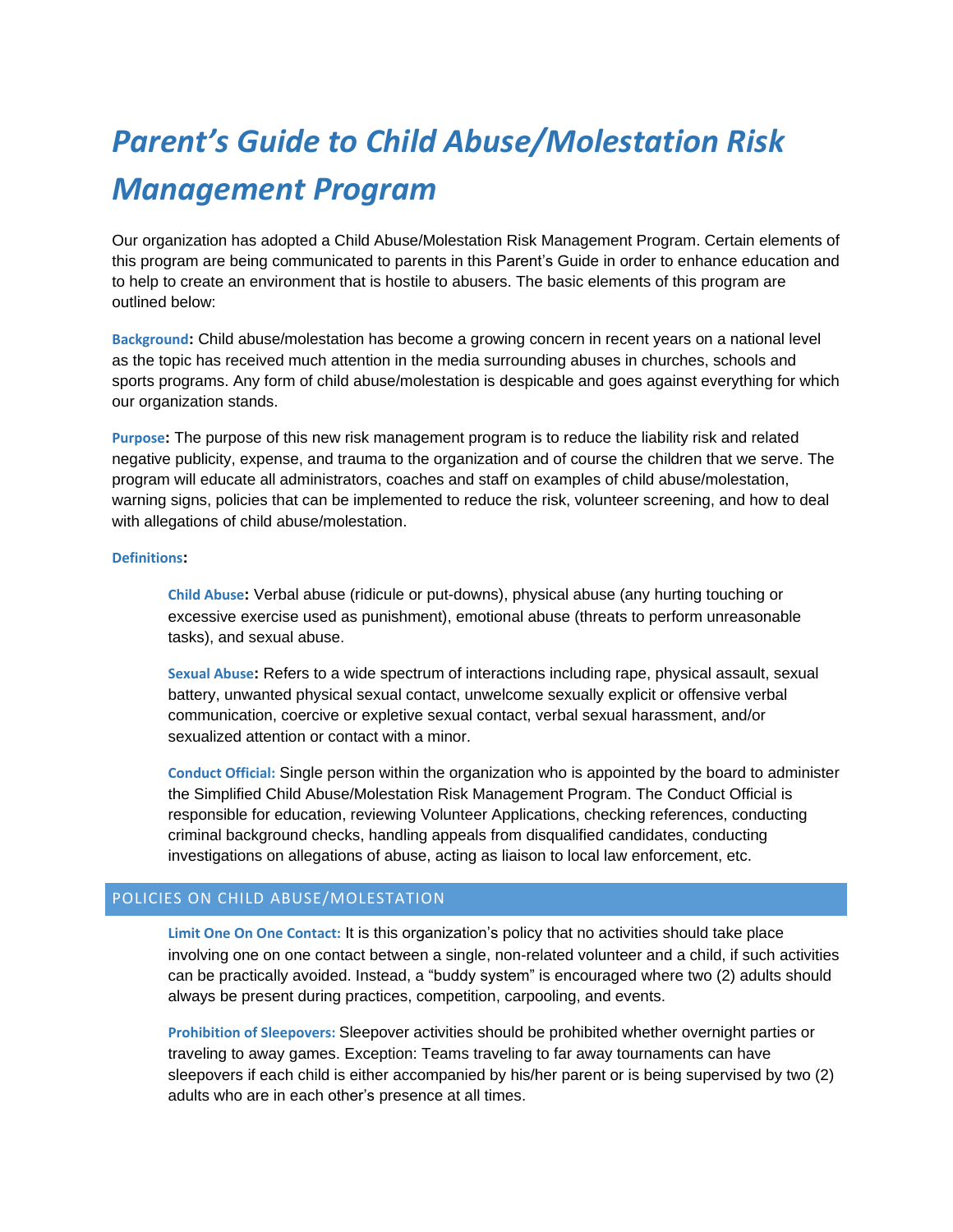**Touch Policy:** Touch is acceptable only if it is "respectful and appropriate". Some experts have adopted a no touch policy, but most experts believe that "no touch" is an over-reaction and is ultimately damaging in itself and not practical.

**Verbal Conduct Policy:** Inappropriate comments of a sexual nature and suggestive jokes are prohibited.

**Take Home/Pick-Up:** Take home/pick-up of athletes by personnel is strongly discouraged because of the difficulty in limiting one on one contact between adult and child (remember the Buddy System). Parent(s) should provide transportation for their own children to and from scheduled events. The organization will clearly outline the expected start and end time for all events and communicate this with all parent(s). Parent(s) should be instructed to make back-up plans in the event they can't provide transportation. If parent(s) can't provide transportation they must communicate to the organization the name of the person(s) who are authorized to pick up the child. Such policy will help to protect against potential abductions or being thrust into the middle of any custody dispute.

**Child Abuse Prohibition:** All forms of sexual, physical, verbal and emotional abuse are prohibited.

**Name Distribution:** The distribution of directories/rosters with names, phone numbers, addresses, and pictures should be limited to persons on a "need to know" basis.

#### EXAMPLES OF ABUSE/MOLESTATION

**Emotional Abuse:** Yelling or making the following statements:

You're stupid; You're an idiot; You're an embarrassment; You're not worth the uniform you play in; etc.

**Physical Abuse:** Besides the obvious examples of a coach hitting, kicking, throwing equipment, or shaking a player, watch out for the following:

Behaviors seem violent versus disciplinary; Training practices become abusive Fighting is encouraged or ignored; Illegal moves, often associated with injuries are encouraged; Coaches teach improper techniques or encourage conduct which violates safety rules; Coaches allow athlete(s) to become physically or verbally abusive; Behaviors result in injures to athlete(s); etc.

**Sexual Abuse:** An adult may not improperly sexualize touch by fondling instead of hugging (with permission), kissing, or seductive stroking of various body parts. On the other hand appropriate touching can be used when a young child needs comfort, reassurance, and support. Appropriate touch is respectful of a person's personal boundaries and comfort level, public (done in front of others and not secretly), and nurturing (not sexualized).

Misuse of power and authority; Misuse of love and affection;